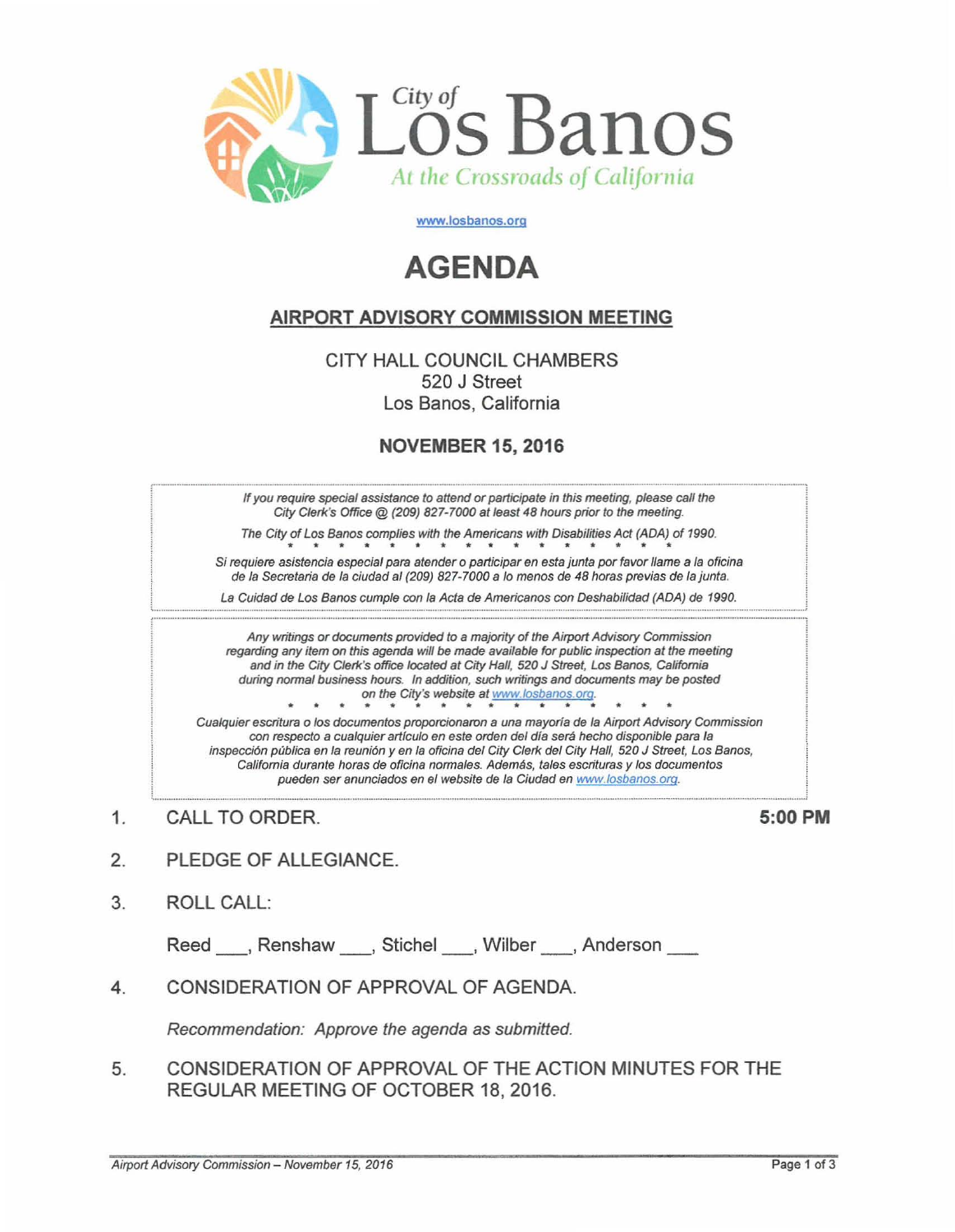Recommendation: Approve the minutes as submitted.

- 6. PUBLIC FORUM. (Members of the public may address the Airport Advisory Commission on any item of public interest that is within the jurisdiction of the Airport Advisory Commission; includes agenda and non-agenda items. No action will be taken on non-agenda items. Speakers are limited to a five (5) minute presentation. Detailed guidelines are posted on the Council Chamber informational table).
- 7. STATUS OF RUNWAY RELOCATION

Recommendation: Informational item only, no action to be taken.

8. AIRPORT 2015/2016 ANNUAL FUEL SALES PROFILE REVIEW

Recommendation: Informational item only, no action to be taken.

9. AIRPORT 2016/2017 REVENUE/EXPENDITURE UPDATE.

Recommendation: Informational item only, no action to be taken.

10. FISCAL YEAR 2018-2022 AIRPORT CAPITAL IMPROVEMENT PLAN (ACIP)

Recommendation: Informational item only, no action to be taken.

- 11. FISCAL YEAR 2014 AGREEMENT FOR TRANSFER OF ENTITLEMENTS Recommendation: Informational item only, no action to be taken.
- 12. AIRPORT FACILITY MAINTENANCE REPORT.
- 13. PUBLIC WORKS DIRECTOR/CITY ENGINEER REPORT.
- 14. COMMISSIONER REPORTS.
	- A Dennis Reed
	- B. Jim Renshaw
	- C. Annette Stichel
	- D. Alan Wilber
	- E. Dave Anderson
- 15. ADJOURNMENT.